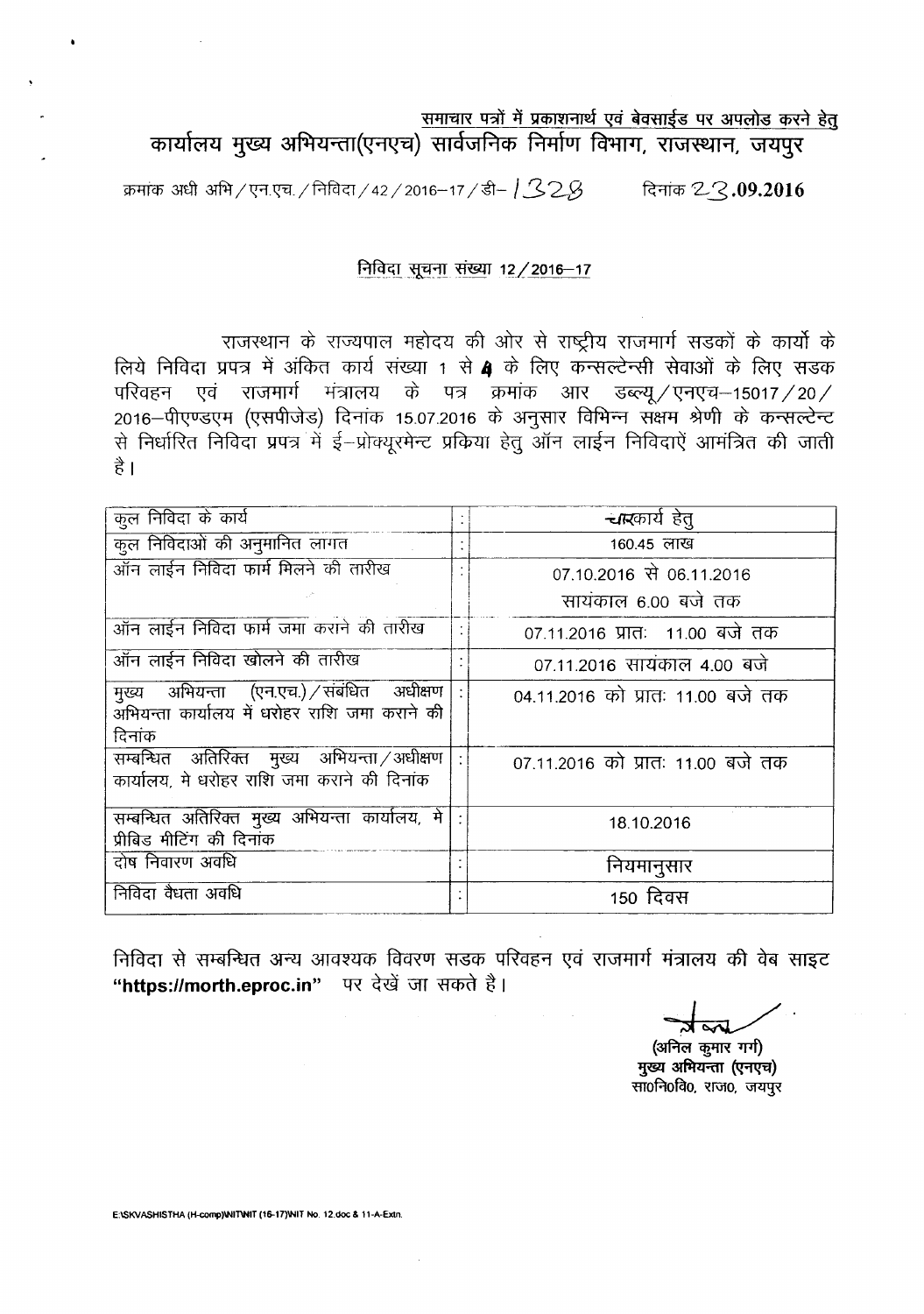For publication in News papers and upload on website

# OFFICE OF THE CHIEF ENGINEER (NH) PWD RAJASTHAN JAIPUR **No.SE/NH/NIT/42/2016-17/D-**  $\frac{32}{9}$  Date §309.2016

### NITNo. *12/(2016·17)*

The Chief Engineer (NH). PWD, Rajasthan, Jaipur on behalf of Governor of Rajasthan, invites online bids for consultancy services through e-tendering process from Competent Consultants for work at S. No.1 to 4 mentioned in tender documents as per Ministry of Road Transport and Highway, *Gol,* New Delhi letter no. *RWINHIl5017/20/2016-P&M* (SPZ) dated 15.07.2016.

| Total number of works in NIT                                                                                          | ٠              | $F$ <i>our</i> Works                     |
|-----------------------------------------------------------------------------------------------------------------------|----------------|------------------------------------------|
| <b>Total estimated cost of NIT</b>                                                                                    | $\bullet$      | $160.45$ lacs                            |
| On line tender downloading date                                                                                       |                | 07.10.2016 to 06.11.2016<br>Upto 6.00 PM |
| On line tender Uploading date                                                                                         | $\bullet$      | 07.11.2016 Upto 11.00 AM                 |
| On line tender opening date in the office of<br><b>Concerned Additional Chief Engineer/SE</b><br><b>PWD NH Circle</b> | $\ddot{\cdot}$ | 07.11.2016 at 4.00 PM                    |
| Deposit of earnest money in the office of<br>CE(NH)/SE(NH)                                                            | $\ddot{\cdot}$ | 04.11.2016 Upto 11.00 AM                 |
| Deposit of earnest money in the office of<br><b>Concerned Additional Chief Engineer/SE</b><br><b>PWD NH Circle</b>    | $\bullet$      | 07.11.2016 Upto 11.00 AM                 |
| Pre-Bid meeting in the office of Concerned<br><b>Additional Chief Engineer PWD</b>                                    | $\ddot{\cdot}$ | 18.10.2016                               |
| Defect liability period as per rules                                                                                  | ٠              | As per Rule                              |
| <b>Bid validity</b>                                                                                                   | ٠              | 150 Days                                 |

The complete details related to NIT may be seen/visit on Ministry of Road Transport & Highways website https://morth.eproc.in.

(Anil Kumar Garg) Chief Engineer (NH), PWD, Rajasthan, Jaipur.

E:ISKVASHISTHA (H-comp)\NIT\NIT (16-17)\NIT No. 12.doc & 11-A-Extn.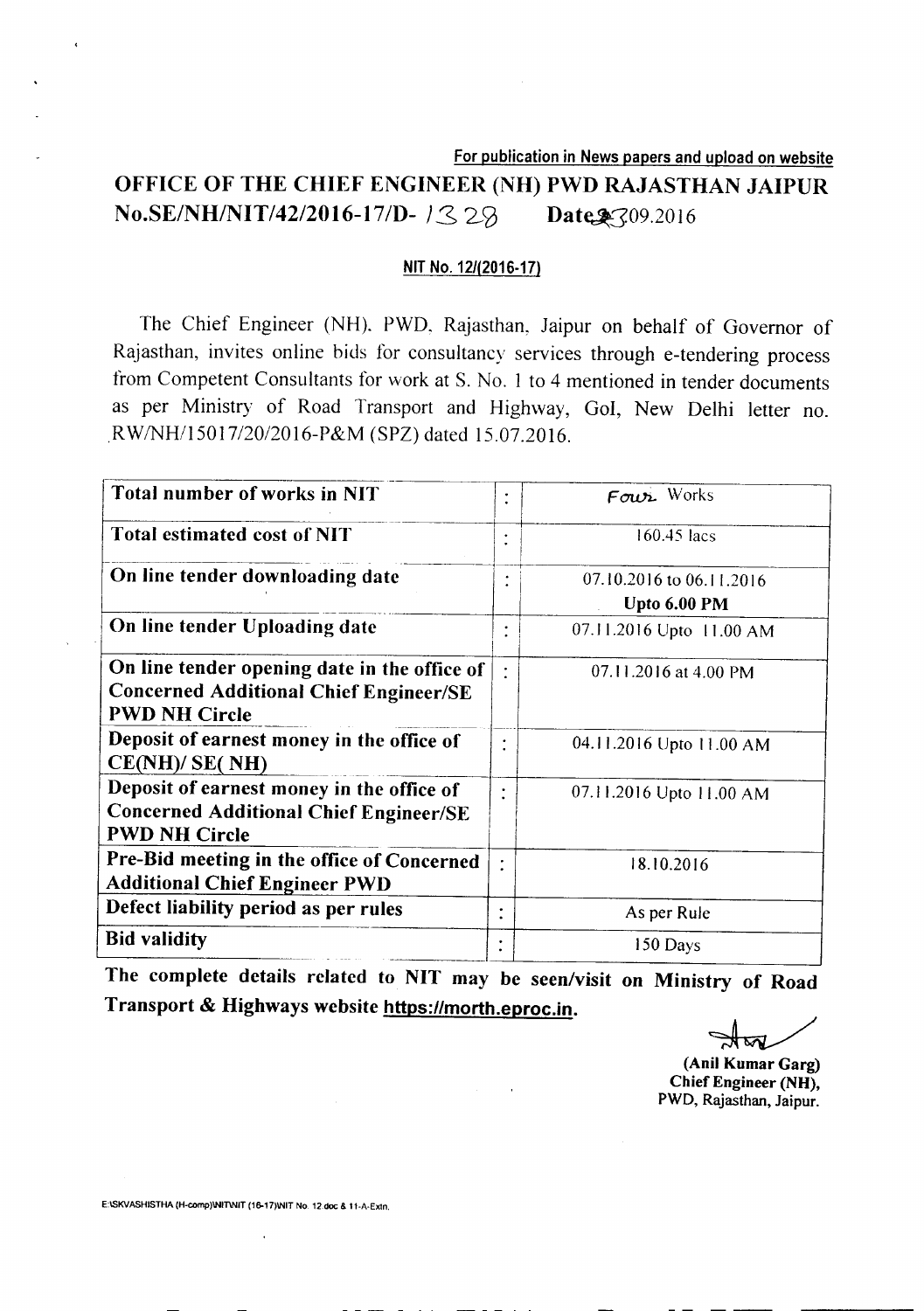अपलोड करने हेतू

## राजस्थान सरकार राष्ट्रीय उच्च मार्ग परियोजना राष्ट्रस्तरीय निविदा सूचना

# <u>बिड संख्या-12/2016-17/डी-1328</u> दिनांक 2309.2016

# निविदा सूचना संख्या 12 / 2016-17

राजस्थान के राज्यपाल महोदय की ओर से राष्ट्रीय राजमार्ग सड़कों के कार्यो के लिये Pi fc1~ <sup>I</sup> <sup>~</sup> 1) ~ Cf5Tll <sup>~</sup> 1 ~ <sup>4</sup> *cTi <sup>~</sup>* Cf)"fiR"ffl Wnw *cTi <sup>~</sup> <sup>~</sup>* qRq!5 '1 एवं राजमार्ग मंत्रालय के पत्र क्रमांक आर डब्ल्यू /एनएच--15017 / 20 / 2016-पीएण्डएम (एसपीजेड) दिनांक 15.07.2016 के अनुसार विभिन्न सक्षम श्रेणी के कन्सल्टेन्ट से नि निविदा प्रपत्र में ई—प्रोक्यूरमेन्ट प्रकिया हेतु ऑन लाईन निविदाऐं आमंत्रित की जाती है।

| $\overline{\Phi}$ . | कार्य का नाम                                                                                                                                                                                                                                                          | कार्य की     | *धरोहर  | निविदा शुल्क                                                                |         | कार्य पूर्ण डिमाण्ड ड्राफ्ट के पक्ष में                                                                                                                                                                                                                   | सम्बन्धित रा.रा. | निविदा प्राप्ति                                     |  |
|---------------------|-----------------------------------------------------------------------------------------------------------------------------------------------------------------------------------------------------------------------------------------------------------------------|--------------|---------|-----------------------------------------------------------------------------|---------|-----------------------------------------------------------------------------------------------------------------------------------------------------------------------------------------------------------------------------------------------------------|------------------|-----------------------------------------------------|--|
| सं.                 |                                                                                                                                                                                                                                                                       | अनुमानित     | राशि    |                                                                             | करने की |                                                                                                                                                                                                                                                           | मार्ग खण्ड का    | कार्यालय का नाम                                     |  |
|                     |                                                                                                                                                                                                                                                                       | लागत         | लाखों   |                                                                             | अवधि    |                                                                                                                                                                                                                                                           | नाम              |                                                     |  |
|                     |                                                                                                                                                                                                                                                                       | लाखों में    | में     |                                                                             |         |                                                                                                                                                                                                                                                           |                  |                                                     |  |
| $\mathbf{1}$        | $\overline{2}$                                                                                                                                                                                                                                                        | $\mathbf{3}$ | 4       | 5                                                                           | 6       | $\overline{7}$                                                                                                                                                                                                                                            | 8                | 9                                                   |  |
| $\mathbf{1}$        | (1) राष्ट्रीय राजमार्ग<br>संख्या<br>11(फतेहपुर–झुझुनू–चि<br>रावा-सिंघाना-नारनौल<br>– रेवाडी) के किमी.<br>$50/0$ से 80/0<br>झुंझुनू से चिरावा<br>अनुमांग के रोड सेफ्टी<br>ऑडिड का कार्य<br>(।।) राष्ट्रीय राजमार्ग<br>संख्या 248<br>आमेर-कुण्डा से<br>चन्दवाजी के किमी | 50.58        | $*1.01$ | स्टेशनरी<br>चार्जेज रू.<br>$1000+$<br>निविदा<br>शुल्क<br>$1000+$<br>15% वेट | $6$ गाह | एण्ड<br>अकाउण्ट्स<br>ओफिसर,<br>सडक<br>एव<br>परिवहन<br>एवं<br>राजमार्ग<br>मंत्रालय नई दिल्ली<br>एट<br>नई दिल्ली<br>राशि<br>रू.<br>2300⁄– एवं राशि<br>रू.<br>$1295 / -$<br>मैसर्स<br>सी1<br>इण्डिया प्रा. लि. नई दिल्ली<br>ई–पेमेन्ट द्वारा ।               | जयपुर            | अतिरिक्त मुख्य<br>अभियन्ता सानिवि,<br>सम्भाग-जयपुर  |  |
|                     | $0/0$ से 28/0 रोड<br>सेफ्टी ऑडिड का कार्य                                                                                                                                                                                                                             |              |         |                                                                             |         |                                                                                                                                                                                                                                                           |                  |                                                     |  |
| $\overline{2}$      | (1) राष्ट्रीय राजमार्ग<br>संख्या 448<br>अजमेर-नसीराबाद के<br>किमी. 0/0 से 14/0<br>रोड सेफ्टी ऑडिड का<br>कार्य<br>(।) राष्ट्रीय राजमार्ग<br>संख्या 162ए<br>मावली-खाण्डेल वाया<br>रेलमगरा एवं फतेहनगर<br>के किमी. 32/500 से<br>50 / 500 रोड सेफ्टी<br>ऑडिड का कार्य     | 27.90        | $*0.56$ | स्टेशनरी<br>चार्जेज रू.<br>1000+<br>निविदा<br>शुल्क<br>$1000+$<br>15% वेट   | 6 माह   | एण्ड<br>अकाउण्ट्स<br>ओफिसर,<br>सडक<br>एव<br>परिवहन<br>एवं<br>राजमार्ग<br>मित्रालय नई दिल्ली एट<br>नई दिल्ली<br>राशि<br>$\overline{\mathcal{F}}$<br>2300⁄− एवं राशि रू.<br>मैसर्स<br>$1295/ -$<br>सी1<br>इण्डिया प्रा. लि. नई दिल्ली<br>ई–पेमेन्ट द्वारा । | उदयपुर           | अतिरिक्त मुख्य<br>अभियन्ता सानिवि,<br>सम्भाग-उदयपूर |  |
| $\overline{3}$      | राष्ट्रीय राजमार्ग संख्या<br>752 बांरा-अकलेरा<br>(भाग प्रथम) के किमी<br>$0/0$ से 50/0 के<br>रोड सेफ्टी ऑडिड का<br>कार्य                                                                                                                                               | 43.60        | $*0.87$ | स्टेशनरी<br>चार्जेज रू.<br>1000+<br>निविदा<br>शुल्क<br>1000+<br>15% ਕੇਟ     | 6 माह   | Ŋ.<br>एण्ड<br>अकाउण्ट्स<br>आ़ेफिसर,<br>सडक<br>एव<br>परिवहन<br>एवं<br>राजमार्ग<br>मंत्रालय नई दिल्ली<br>एट<br>नई दिल्ली<br>राशि<br>ক.<br>2300 / — एवं राशि<br>रू.<br>1295/<br>मैसर्स<br>सी1<br>इण्डिया प्रा. लि. नई दिल्ली<br>ई–पेमेन्ट द्वारा ।           | कोटा             | अतिरिक्त मुख्य<br>अभियन्ता सानिवि,<br>सम्भाग–कोटा   |  |

E:ISKVASHISTHA (H-comp)INITNIT (16-17)WIT No. 12.doc & 11-A-Extn.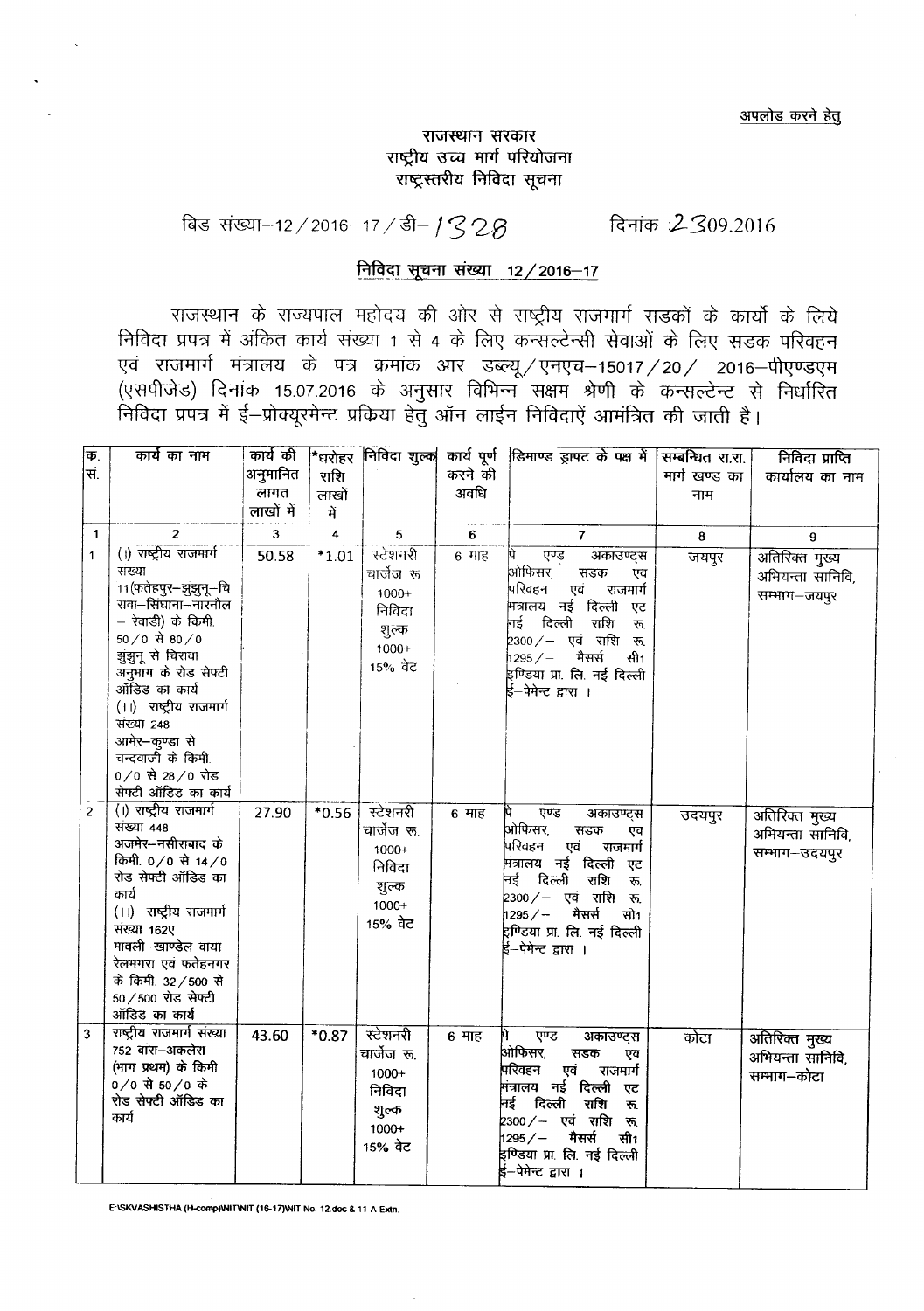| 4 | राष्ट्रीय राजमार्ग संख्या<br>752 बांरा–अकलेरा<br>(भाग द्वितीय) के किमी<br>0/0 से 44/0 के<br>रोड सेफ्टी ऑडिड का<br>कार्य | 38.37 | स्टेशनरी<br>$*0.77$<br>चार्जेज रू.<br>$1000+$<br>निविदा<br>शुल्क<br>$1000+$<br>15% ਕੋਟ | 6 माह | एण्ड<br>अकाउण्टस<br>ओफिसर.<br>सडक<br>एव<br>परिवहन<br>एव<br>राजमार्ग<br>दिल्ली<br>नड<br>मत्रालय<br>ਧਟ<br>दिल्ली<br>राशि<br>निड<br>रू<br>एव राशि रू<br>$2300 / -$<br>मैसर्स<br>सी1<br>$1295 / -$<br>इण्डिया प्रा. लि. नई दिल्ली | कोटा | , अतिरिक्त मुख्य<br>अभियन्ता सानिवि,<br>सम्भाग–कोटा |
|---|-------------------------------------------------------------------------------------------------------------------------|-------|----------------------------------------------------------------------------------------|-------|-------------------------------------------------------------------------------------------------------------------------------------------------------------------------------------------------------------------------------|------|-----------------------------------------------------|
|   |                                                                                                                         |       |                                                                                        |       | ई–पेमेन्ट द्वारा                                                                                                                                                                                                              |      |                                                     |

\*सा.नि.विभाग में पंजीकृत संवेदकों द्वारा 2 प्रतिशत की बजाय 1/2 प्रतिशत धरोहर राशि जमा करायी जा सकेगी।

#### $(3i)$  – सामान्य

- 1 राजस्थान सरकार वित्त विभाग (व्यय ना) के अनुसारण में रू. 1.50 करोड़ से 5.00 करोड़ की लागत के सड़क कार्यो के लिये पीटेशियलएसेसमेन्ट पद्धति अपनाई जावेगी। रू. 5.00 करोड से अधिक लागत के सडक कार्यों के लिए तकनीकी एवं वित्तीय बिड पद्धति अपनाई जावेगी जबकि रू. 1.50 करोड से कम लागत के कार्यो के लिये सिर्फ वित्तीय बिड होगी।
- 2. निविदा देने की शर्ते एवं अन्य विवरण किसी भी कार्य दिवस को कार्यालय समय में सम्बन्धित कार्यालय में देखे जा सकते हैं।
- 3. किसी निविदा को स्वीकार करने एवं बिना कारण बताये निरस्त करने के समस्त अधिकार सक्षम अधिकारी के पास सूरक्षित है। आर.पी.डब्ल्यू.ए.-100 की समस्त शर्ते मान्य होगी।
- $(a)$  बिडींग डाकूमेन्ट
	- 1. निविदा प्रपत्र को इन्टरनेट साइट "https://morth.eproc.in" से दिनांक 07.10.2016 को प्रातः 10 बजे से दिनांक 06.11. 2016 को साय 6.00 बजे तक डाउनलोड (download) कर सकते हैं।
	- 2. (अ)निविदा प्रपत्र इलेक्ट्रोनिक फॉरमेट में बेव साइट "https://morth.eproc.in" पर निम्नानुसार दिनांक 07.11. 2016 को प्रातः 11.00 बजे तक जम। कराये जा सकते हैं एवं प्राप्त निविदायें, इलेक्ट्रोनिक फॉरमेट में बेव साइट "https://morth.eproc.in" पर, संबंधित अतिरिक्त मुख्य अभियन्ता कार्यालय में उपस्थित निविदादाताओं या उनके प्रतिनिधियों के समक्ष दिनांक 07.11.2016 को सांय 04.00 बजे खोली जायेगी।
		- यदि किसी कारणवश उस दिन अवकाश रहता है तो अगले दिन उसी समय व उसी स्थान पर निविदायें खोली जायेगी।
		- (ब) निविदा की समस्त प्रकिया ऑन लाइन होगी ।
		- (स) प्रीबिड मिटिंग का आयोजन संबंधित अतिरिक्त मुख्य अभियन्ता सार्वजनिक निर्माण विभाग के कार्यालय में दिनांक . . .<br>18.10.2016 को प्रातः 11.00 बजे किया जायेगा। यदि किसी कारणवश उस दिन अवकाश रहता है तो अगले कार्य दिवस उसी समय व उसी स्थान पर प्री-बिड मिटिंग आयोजित की जावेगी। जिसमें निविदा की धारा 9.2 के अन्तर्गत दर्शाये अनुसार विभिन्न मुद्**दों एवं प्रश्नों के उत्तार दिये जा**वेंगे। साथ ही बेवसाईट पर भी अपनी क्वेरिज दि. 18.10.2016 को प्रातः 11.00 बजे तक भेज सकते है।

(द)तकनीकी निविदा में सफल निविदाताओं के वित्तीय निविदा प्रपत्र इलेक्ट्रोनिक फारमेट में बेवसाईट "https://morth.eproc.in" पर संबंधित अतिरिक्त मुख्य अभियन्ता कार्यालय में खोली जायेगी। जिसके लिए समय एवं दिनांक सफल निविदा दाताओं को संबंधित अतिरिक्त मुख्य अभियन्ता द्वारा सूचित कर दिया जाएगा।

3 निविदा प्रपत्र को वेबसाईट **"https://morth.eproc.in"** पर देखा जा सकता है। निविदा प्रपत्र में निविदाकर्ता के लिए योग्यता सूचना तथा निविदाकर्ता की पात्रता, प्लान, स्पेसिफिकेशन, ड्राइंग विभिन्न कार्यों की मात्रा एवं दरों का विवरण, नियम, शर्तें एवं अन्य विवरण वर्णित है।

<u>निविदादाता इन प्रपत्रों को डाउनलोड download कर सकते है। निविदादाता द्वारा निविदा एक से छ के लिये निविदा</u> शुल्क डिमाण्ड ड्राफ्ट के रूप में कॉलम संख्या 8 में वर्णित सम्बन्धित कार्यालय अधिशाषी अभियन्ता सा.नि.वि. रा.रा.मार्ग खण्ड में निविदा खोलने की तिथि तक जमा कराना आवश्यक है।

- निविदा प्रपत्र के साथ निविदा खोलने की तिथि तक उपरोक्त सारणी के कॉलम संख्या 4 में दर्शायी गयी धरोहर राशि कार्य संख्या एक से छ के लिये निविद। शुल्क डिमाण्ड ड्राफ्ट के रूप में कॉलम संख्या 8 में वर्णित सम्बन्धित कार्यालय अधिशाषी .<br>अभियन्ता सा.नि.वि. रा.रा.मार्ग खण्ड में निविदा खोलने की तिथि तक जमा कराना आवश्यक है। धरोहर राशि निविदा प्रपत्र मे दर्शाई गई किसी भी विधि से मान्य होगी एवं इसकी वैद्यता निविदा स्वीकृति की वैद्यता तिथि से पैतालीस (45) दिन अधिक होगी ।
- 5. <u>ई-टेन्डरिंग के लिये निविदा दाता हेतू</u> निर्देश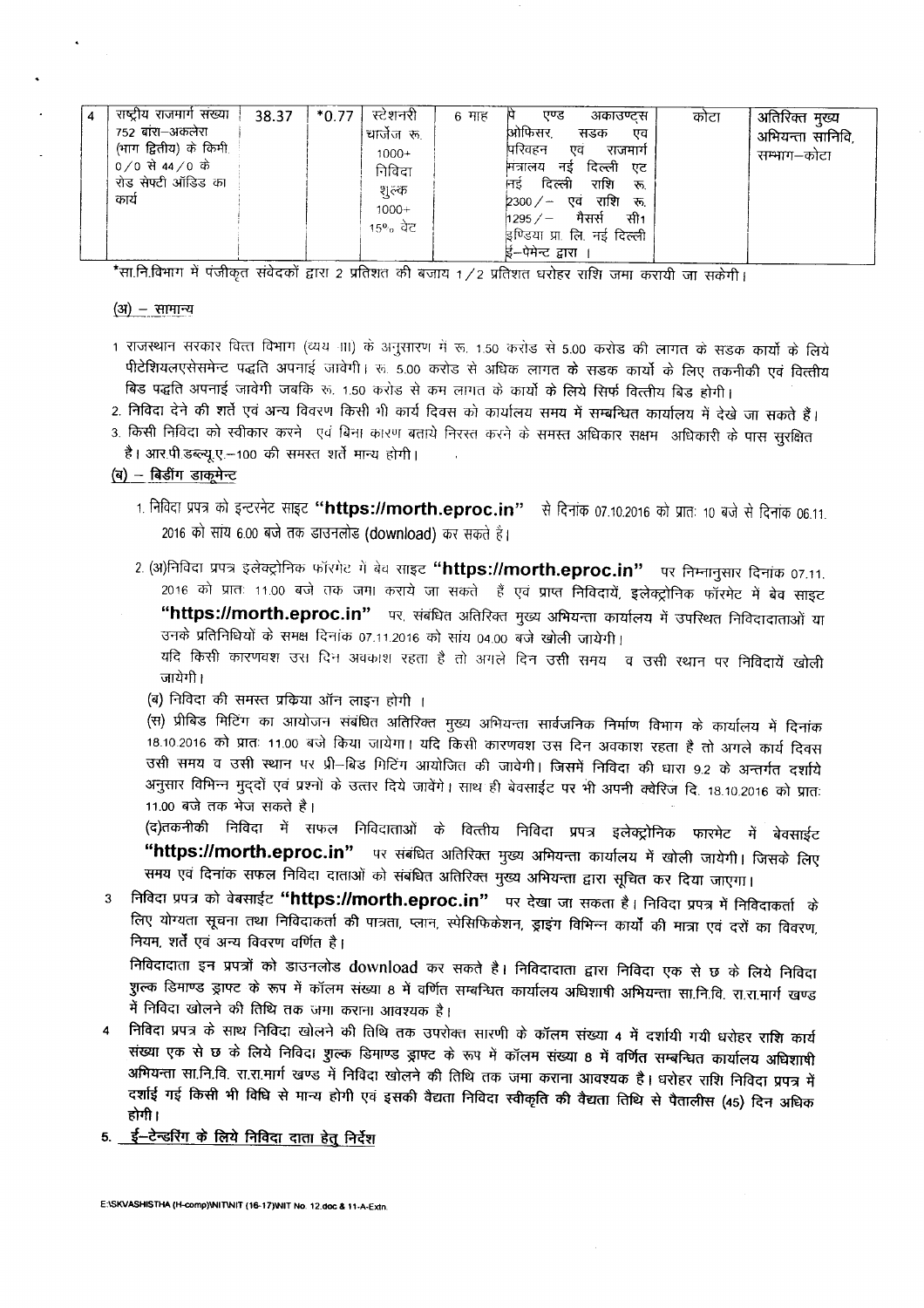- अ. सभी निविदाओं को तृतीय श्रेणी का डिजिटल हरताक्षर प्रमाण पत्र देना होगा (जो कि बिड में जिस व्यक्ति का नाम होगा वह हस्ताक्षर करेगा) जो लाईसेन्सधारी से सत्यापित होगा। (लाईसेन्स धारी सीण्एस की लिस्ट "http://www.ccagov. in" पर देखा जा सकता है।)
- ब. ई—टेण्डरिंग में भाग लेने वाले निविदाओं को अपनी फर्म का रजिस्ट्रेशन **"https://morth.eproc.in"** पर रजिस्टर करवाना होगा। जिसका यूजर आई.डी. एवं पासवर्ड का वार्षिक शुल्क रू. 2247/- (सभी कर सहित) मैसर्स सी-1 इण्डिया प्राईवेट लि. नई दिल्ली के नाम केडिट कार्ड / डेबिट कार्ड (मास्टर कार्ड व विजा कार्ड मात्र) से ई-भूगतान किया जा सकेंगा। जिसकी वैधता अवधि रजिस्टेशन ऑन लाईन करने से एक वर्ष होगी।
- स. ई—टेण्डर की सभी पूर्ण निविदायें सडक परिवहन एवं राजमार्ग मंत्रालय की बेवसाईड **"https://morth.nic.in"** दिनांक 07.10.2016 को प्रातः 10 बजे से दिनांक 06.11.2016 को सांय 6.00 बजे तक नि:शुल्क देखी जा सकती हैं।
- द. ई-टेण्डरिंग में भाग लेने वाले राभी निविदाता को प्रार्थना पत्र प्रोसेसिंग फीस के लिए आमंत्रित कार्यो की सूची के कॉलम नं. 7 के अनुसार मैसर्स सी-1 इण्डिया प्राईवेट लि. के पक्ष मे ई-भूगतान कराना होगा।
- य. ई-टेण्डर निविदायें सडक परिवहन एवं राजमार्ग मंत्रालय की बेक्साईड "https://morth.eproc.in" पर - दिनांक 07.10.2016 को प्रातः 10 बजे से दिनांक 06.11.2016 को सांय 6.00 बजे तक निःशुल्क देखी जा सकती हैं।

#### निम्नलिखित बातें ध्यान देने योग्य है:--

- (अ) बिड जमा कराने के दिनांक से कम से कम एक महीने तक रजिस्ट्रेशन मान्य होना वाहिये।
- (ब) रजिस्ट्रेशन मान्य होने के अवधि के दौरान ही बिड जमा कराना चाहिये।
- (स) बिड डौक्यूमेन्ट के सम्बन्ध में संशोधन / स्पष्टीकरण मौर्थ के ई--टेण्डर पोर्टल **https://morth.eproc.in** पर देखा जा सकता है।
- (द) यदि फर्म/संयुक्त उपक्रम मौर्थ के ई-टेण्डर पोर्टल https://morth.eproc.in पर पहले से ही पंजीकृत हो एवं पंजीकरण की अवधि रामाप्त नहीं हुई हो तो फर्म/संयुक्त उपक्रम को नया पंजीकरण कराने की आवश्यकता नहीं है।
- 6. निविदा सूचना इटरनेट साइट "https://morth.eproc.in" पर उपलब्ध है ।
- 7. अन्य विवरण निविदा प्रपत्रों में उपलब्ध हैं।

(अनिल कुमार गर्ग) मुख्य अभियन्ता (एनएच) 'सा0नि0वि0, राज0, जयपूर

~:- <sup>~</sup> ~/~"(frl./f.'rfuc;r/42/2016-17 */-tT-1 \_S'2..-B* ~2..3.09.20]6

- प्रतिलिपि निम्न को सूचनार्थ एवं आवश्यक कार्यवाही हेतु प्रेषित हैं :--
- 1. प्रमुख शासन सचिव सा0नि0वि0, राज0,जयपुर।
- 2. शासन सचिव सा0नि0वि0, राज0,जयपूर ।
- 3. मुख्य अभियंता, सा0नि0विभाग,राज0,जयपुर / मुख्य अभियंता(भवन),मुख्य अभियंता(पी.एम.जी.एस.वाई.), मुख्य अभियंता(एस. एस.). सा0नि0वि0, राज0, जयपुर ।
- 4. जतिरिक्त मुख्य अभियन्ता, सा0नि0वि, जोन-ना, जयपुर-ना, /अजमेर / उदयपुर / जोधपुर / कोटा / बीकानेर / भरतपुर ।
- 5. अधीक्षण अभियंता, सा0नि0वि0, रा.रा.मार्ग वृत जयपुर/जोधपुर/बीकानेर/कोटा।
- 6. अधीक्षण अभियन्ता (रा.रा.)/सी.ए.ओ. (रा.रा.)/प्रशासनिक अधिकारी (वर्क्स)/मुख्य अभियंता कार्यालय, राजस्थान जयपूर।
- 7. ~~. mof.)ofclo, ~.~.1fT1f ~ (~ ~) I
- 8. अध्यक्ष, जयपुर बिल्डर्स एसोसिएशन, सार्वजनिक निर्माण विभाग परिसर, जयपुर।
- 9. ए0सी0पी0, कार्यालय मुख्य अभियंता, सा0नि0विभाग,राज0,जयपुर को निविदा अपलोड करने हे

(अनिल कुमार गर्ग) मुख्य अभियन्ता (एनएच)

E:ISKVASHISTHA (H-comp)INITINIT (16-17)INIT No. 12.doc & 11-A-Extn.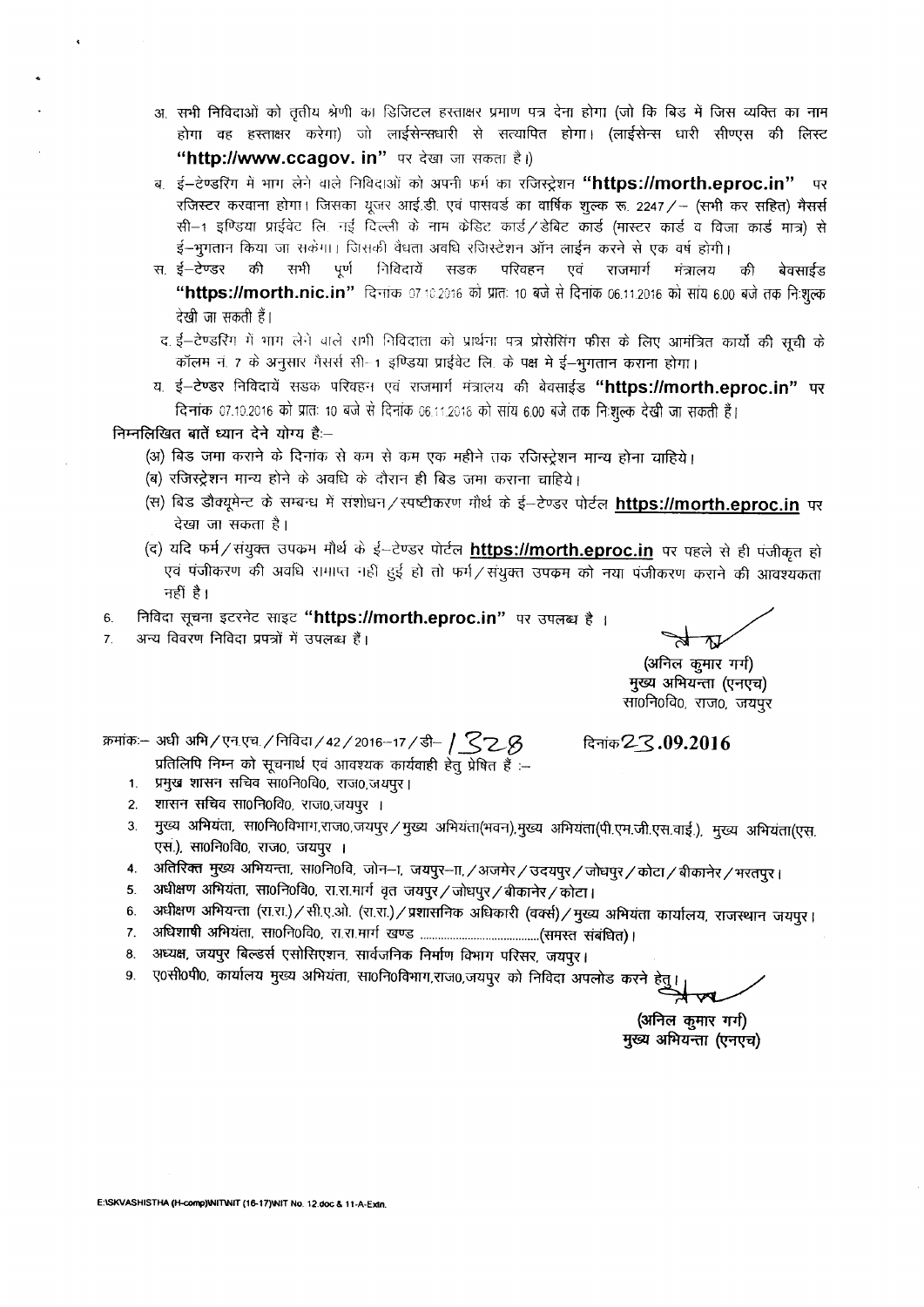## GOVERNMENT OF RAJASTHAN NATIONAL HIGHWAY PROJECT INVITATIONS FOR BIDS (lFB) NATIONAL COMPETITIVE BIDDING

BID No.-12/2016-17/D-  $12$ 2B

## **NIT** No. 12 (2016·17)

Date<sup>2</sup> 2.09.2016

The Chief Engineer (NH). PWD. Rajasthan, Jaipur on behalf of Governor of Rajasthan, invites online bids for consultancy services through e-tendering process from Competent Consultants for work at S. No. 1 to 4 mentioned in tender documents as per Ministry of Road Transport and Highway. Gol. New Delhi letter no. RW/NH/15017/20/2016-P&M (SPZ) dated 15.07.2016.

| $\overline{s}$<br>No. | Name of Work                                                                                                                                                                                                                                      | Approxi<br>mate<br>Value of<br><b>Work</b><br>(Rs.<br>in Lacs) | *Bid<br>Security<br>(Rs.<br>in lacs) | Cost of<br>Document<br>(Rs.)                                                               | Period of<br>Completion | Tender Cost DD in favour<br>of and payable at                                                                                                                                                                                         | Name of<br><b>Concerned NH</b><br>Dn. | Office for receipt<br>of tender               |
|-----------------------|---------------------------------------------------------------------------------------------------------------------------------------------------------------------------------------------------------------------------------------------------|----------------------------------------------------------------|--------------------------------------|--------------------------------------------------------------------------------------------|-------------------------|---------------------------------------------------------------------------------------------------------------------------------------------------------------------------------------------------------------------------------------|---------------------------------------|-----------------------------------------------|
| $\mathbf{I}$          | $\overline{2}$                                                                                                                                                                                                                                    | $\overline{\mathbf{3}}$                                        | $\overline{4}$                       | 5                                                                                          | 6                       | 7                                                                                                                                                                                                                                     | 8                                     | 9                                             |
| $\mathbf{I}$ .        | (i) Road Safety<br>audit of NH-11<br>Fatehpur-<br>Jhunjhun-<br>chirawa-<br>Singhana-<br>Namual-Rewari<br>(Jhunjhunu<br>chirawa section)<br>km 50/0 to 80/0<br>(ii) Road Safety<br>audit of NH-248<br>Amer-Kunda to<br>Chandwaji km<br>0/0 to 28/0 | 50.58                                                          | $*1.01$                              | Stationery<br>Charges<br>Rs.<br>$1000.00 +$<br>tender cost<br>Rs.<br>1000.00<br>$+15%$ Vat | 6 Months                | Rs. 2300/- In favour of<br>Pay & Accounts Officer,<br>Ministry:<br>of<br>Road<br>Transport and Highway<br>Payable at New Delhi and<br>1295/- in favour of M/s<br>C1 India Pvt. Ltd., New<br>Delhi through e-payment<br>gateway.       | Jaipur                                | Addl. Chief<br>Engineer, PWD,<br>Zone-Jaipur  |
| $\overline{2}$        | (i) Road Safety<br>audit of NH-448<br>Ajmer-Nasirabad<br>km 0/0 to 14/0<br>(ii) Road Safety<br>audit of NH-<br>162A Mavli-<br>Khandal via<br>Relmagra and<br>Fatehnagar km<br>32/500 to 50/500                                                    | 27.90                                                          | $*0.56$                              | Stationery<br>Charges<br>Rs.<br>$1000.00 +$<br>tender cost<br>Rs.<br>1000.00<br>$+15%$ Vat | 6 Months                | Rs. 2300/- In favour of<br>Pay & Accounts Officer,<br><b>Ministry</b><br>of<br>Road<br>Transport and Highway<br>Payable at New Delhi and<br>1295/- in favour of M/s<br>C1 India Pvt. Ltd., New<br>Delhi through e-payment<br>gateway. | Udaipur                               | Addl. Chief<br>Engineer, PWD,<br>Zone-Udaipur |
| 3                     | Road Safety audit<br>of NH-752<br>Baran-Aklera<br>(Part-1) km 0/0 to<br>50/0                                                                                                                                                                      | 43.60                                                          | $*0.87$                              | Stationery<br>Charges<br>Rs.<br>$1000.00 +$<br>tender cost<br>Rs.<br>1000.00<br>$+15%$ Vat | 6 Months                | Rs. 2300/- In favour of<br>Pay & Accounts Officer,<br>Ministry<br>of<br>Road<br>Transport and Highway<br>Payable at New Delhi and<br>1295/- in favour of M/s<br>C1 India Pvt. Ltd., New<br>Delhi<br>through<br>e-payment<br>gateway.  | Kota                                  | Addl. Chief<br>Engineer, PWD,<br>Zone-Kota    |
| 4                     | Road Safety audit<br>of NH-752<br>Baran-Aklera<br>(Part-II) km 0/0<br>to 44/0                                                                                                                                                                     | 38.37                                                          | $*0.77$                              | Stationery<br>Charges<br>Rs.<br>$1000.00 +$<br>tender cost<br>Rs.<br>1000.00<br>$+15%$ Vat | 6 Months                | Rs. 2300/- In favour of<br>Pay & Accounts Officer,<br>Ministry<br>of<br>Road<br>Transport and Highway<br>Payable at New Delhi and<br>1295/- in favour of M/s C1<br>India Pvt. Ltd., New Delhi<br>through e-payment gateway.           | Kota                                  | Addl. Chief<br>Engineer, PWD,<br>Zone-Kota    |

TABLE

E:ISKVASHISTHA (H-comp)INITWIT (16-17)INIT No. 12.doc & 11-A-Extn.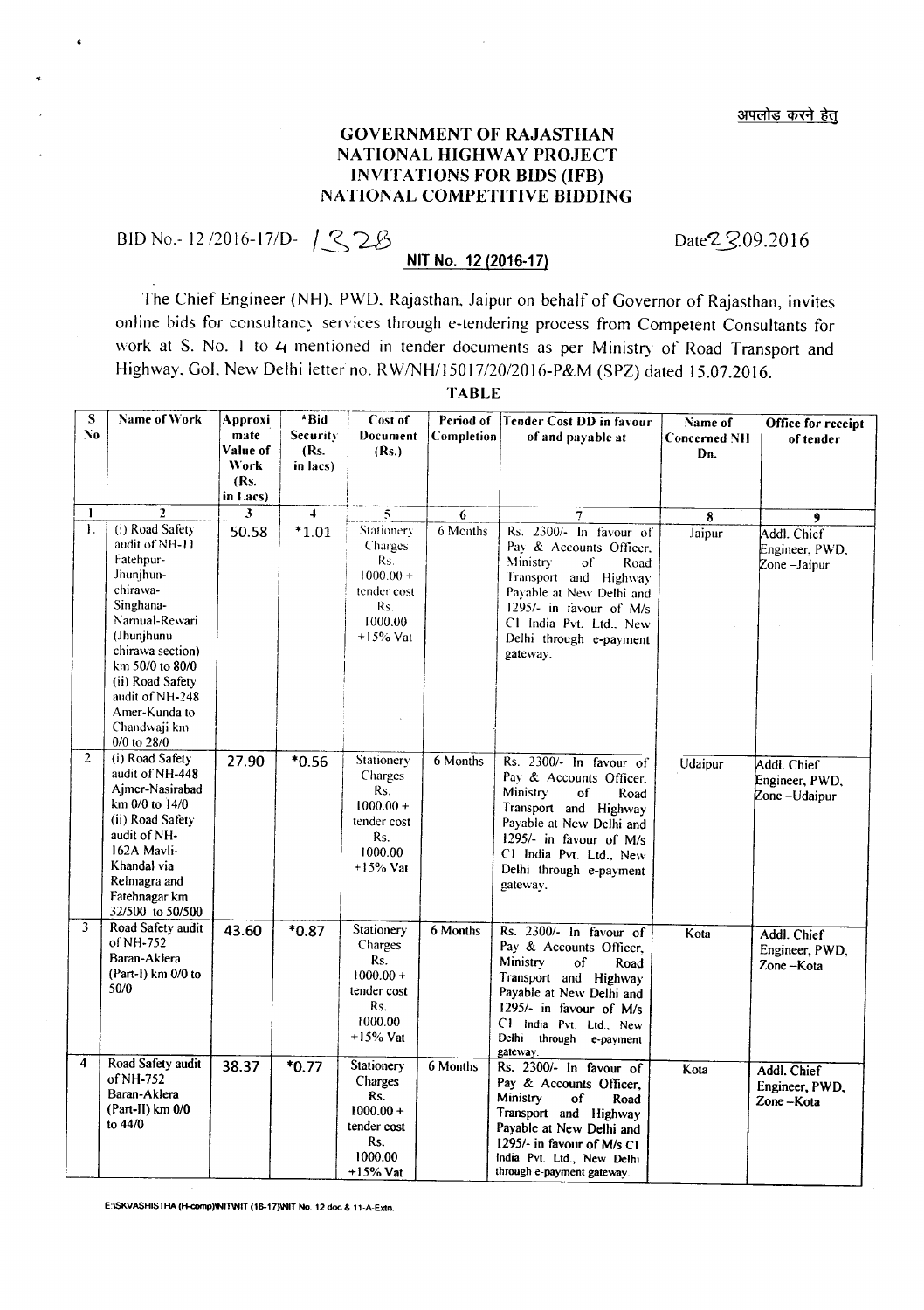\* The bid security amount  $\frac{1}{2}\%$  may be deposited instead of 2% applicable for registered contractor inPWD.

#### (A) : General

I. In concurrence of Finance Department (Exp.III) Government of Rajasthan, system of potential bids shall be adopted for Road works costing Rs. 1.50 crores to Rs. 5.00 crores. For Works costing more than Rs 5.00 crores. system of Technical Bids & Financial Bids shall be adopted, while for works costing less than Rs1.50crore, there will only be Financial Bid.

- 2. The terms, conditions and other details of tender may be seen on any working day during working hours in the concerned office.
- 3. The Competent Authority reserves the right to accept or reject any tender without assigning any reason. All terms and conditions ofR.P.W.A.-IOO shall be acceptable.

#### (B): Bidding Documents.

- Bidding documents can be downloaded from internet website "https://morth.eproc.in" from  $10:00 \,\mathrm{AM}$  on 07.10.2016 to 6:00 PM on 06.11.2016.
- 2. (a) Bids must be deposited online in electronic format on website **https://morth.eproc.in** up to J J.00 hrs on 07. J J.2016. the technical bids as received will be opened at 16.00 hrs in the presence of the bidders who wish to attend, on 07.11.2016.

If the office happens to be closed on the date of opening of the bids as specified, the bid will be opened on the next working day at the same time and venue.

2(b) Total bidding process will be online.

2(c) A pre bid meeting will be held on J8.IO.2016 at 11.00 Hours in the office of the Add!. Chief Engineer, PWD Zone concerned as per column 8 to clarify the issue and to answer questions on any matter that may be raised at that stage as stated in Clause 9.2 of "Instructions to Bidders" of the bidding document. If the office happens to be closed on the date of pre bid meeting as specified. the pre bid meeting will be held on the next working day at the same time and venue. The queries can be sent on website also upto J 1.00 AM on 18.10.2016.

2(d) Financial bids of successful bidders in technical bids will be opened on website "https://morth.eproc.in" in the office of concerned Addl. Chief Engineer. The time and date of opening will be communicated to concerned bidder by ACE.

3. Bid document can be seen at website "https://morth.eproc.in" Bid documents contain qualifying criterion for bidders. plan. specification. drawing, Bill of Quantities, rules, conditions and other details.

Bidders can download these documents. Bidders must deposit the cost of document in demand draft in favour of Concerned Executive Engineer. PWD. NH On mentioned in Column No.8 of above Table before date of bid opening.

4. Bids must be accompanied by security of the amount specified for the work in column 4 of table mentioned above, payable at and drawn in favour of Concerned Executive Engineer, PWD, NH On mentioned in Column No.8 of above Table before date of bid opening. Bid security will have to be in anyone of the forms as specified in the bidding document and shall have to be valid for 45 days beyond the validity of the bid.

# 5. Instruction to Bidders regarding e-tendering process:

- (a) It is mandatory for all the applicants to have class-III Digital Signature certificate (in the name of person who will sign the BID) from any of the licensed certifying Agency (Applicants can see the list of licensed CA's from the link http://www.cca.gov.in) to participate in e-tendering of MoRTH.
- (b) To participate the e-tendering submission. it is mandatory for the applicants to get registered their firm/joint venture with e-tendering portal of MoRTH https://morth.eproc.in to have user ID & password which has to be obtained by submitting an annual registration charges of INR *22471-* (Inclusive of all taxes) to *Mis* C 1 India Pvt. Ltd., New Delhi through epayment gateway using Credit Card / Debit Card (Master Card and Visa Card only) or net banking. Validity of the online registration is I year.